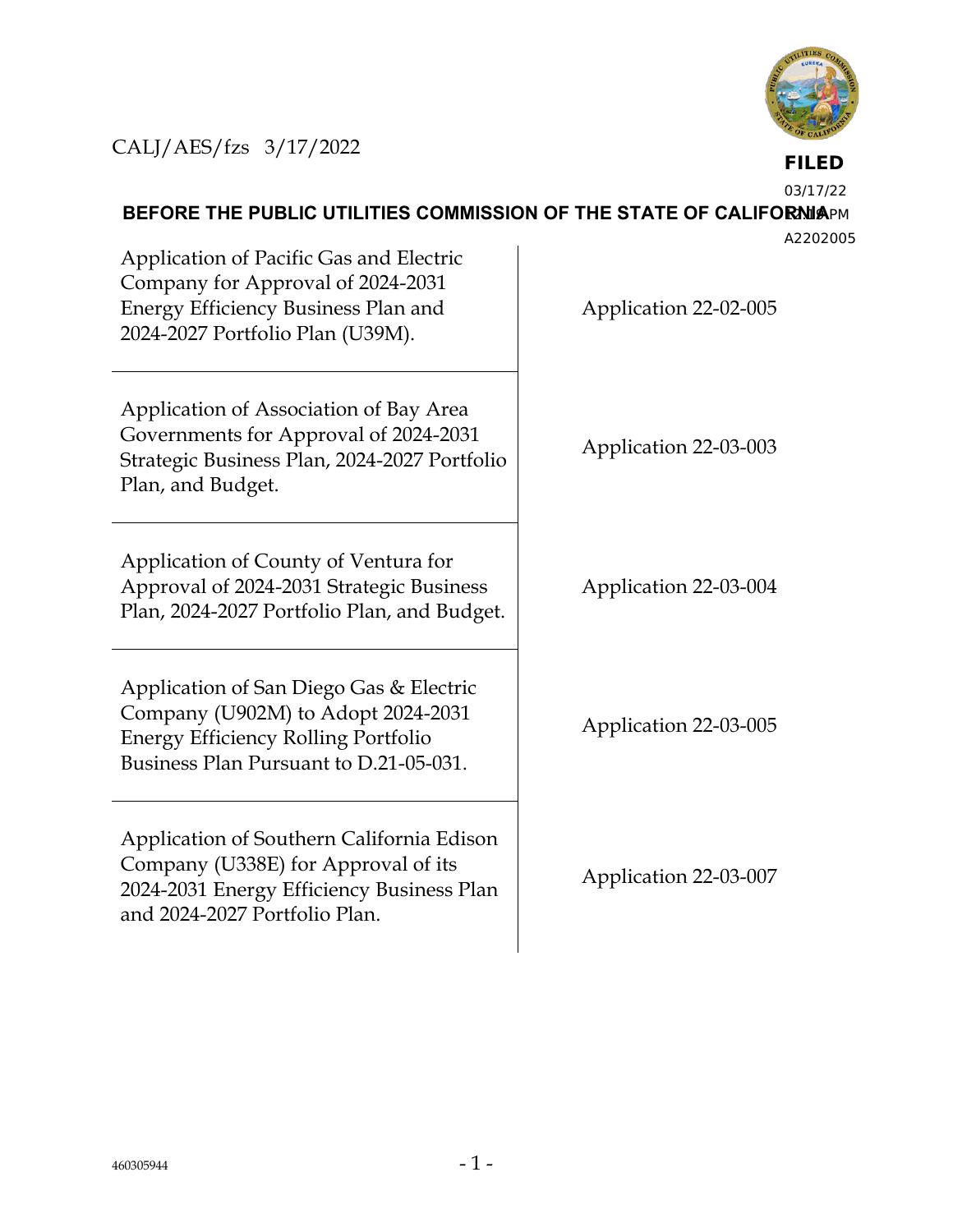Application of SOUTHERN CALIFORNIA GAS COMPANY (U904G) for Approval of 2024-2031 Energy Efficiency Business Plan and 2024-2027 Portfolio Plan.

Application of Southern California Regional Energy Network for Approval of 2024-2031 Energy Efficiency Business Plan and 4-Year Portfolio Plan. (#940).

Application of Marin Clean Energy for Approval of 2024-2031 Energy Efficiency Business Plan and 2024-2027 Energy Efficiency Portfolio Plan.

Application 22-03-008

Application 22-03-011

Application 22-03-012

## **CHIEF ADMINISTRATIVE LAW JUDGE'S RULING CONSOLIDATING PROCEEDINGS; PRELIMINARILY DETERMINING CATEGORY, NEED FOR HEARINGS, AND ASSIGNMENT; AND SETTING PROTEST AND RESPONSE DEADLINES**

This ruling consolidates the above-listed proceedings for purposes of administrative efficiency in considering the applications of the energy efficiency program administrators for their 2024-2027 portfolios and 2024-2031 business plans as required in Decision 21-05-031.

The Commission will consider the preliminary determination of the categorization of these applications at its April 7, 2022, business meeting, but in the meantime, parties are notified that the preliminary determination is that this is a ratesetting proceeding and that hearings may be necessary. In addition to the above-listed applications, a motion for approval of a regional energy network (REN) business plan proposal was filed in Rulemaking 13-11-005 on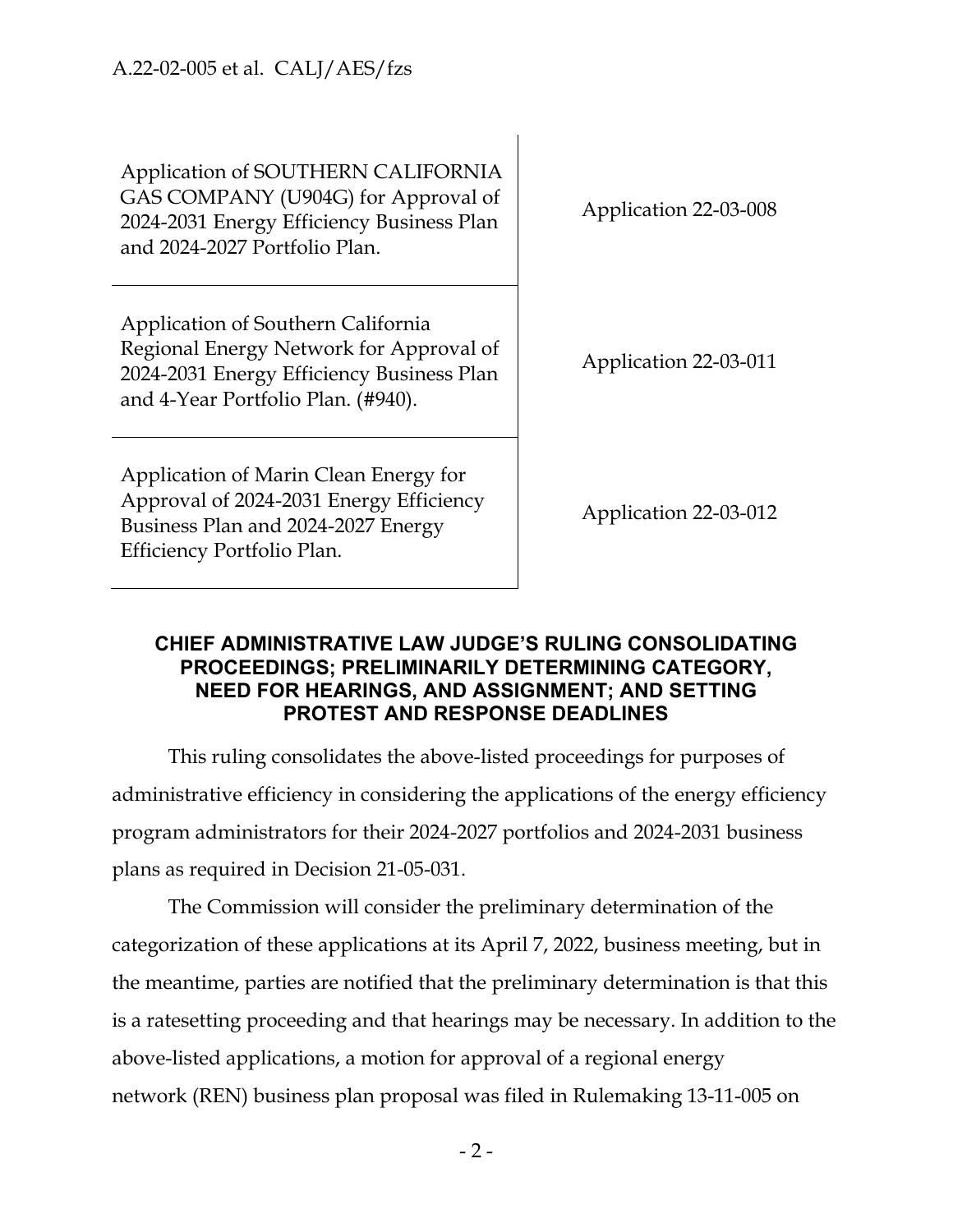March 4, 2022, by Redwood Coast Energy Authority (RCEA). This ruling moves consideration of RCEA's motion into this consolidated application proceeding.

To facilitate comprehensive review of all business plan filings, this ruling sets a single deadline of April 15, 2022, by which parties may file and serve protests or responses to the applications and the RCEA motion. Replies to protests or responses to the applications and RCEA motion shall be filed and served no later than April 25, 2022. A prehearing conference will be scheduled by separate ruling in the future.

## **IT IS RULED** that:

1. Application (A.) 22-02-005, A.22-03-003, A.22-03-004, A.22-03-005, A.22-03-007, A.22-03-008, A.22-03-011, and A.22-03-012 are consolidated.

2. This ruling shall be served on the service list for Rulemaking 13-11-005 shall be incorporated as the service list for these consolidated proceedings.

3. Redwood Coast Energy Authority's motion in Rulemaking 13-11-005 for a new Regional Energy Network shall be considered and addressed in this consolidated proceeding.

4. Redwood Coast Energy Authority shall be added to the service list of this consolidated proceeding as a party.

5. This consolidated proceeding is preliminarily determined to be a ratesetting proceeding where hearings may be necessary.

6. The preliminary category and hearing determination will be considered by the Commission at its April 7, 2022, business meeting.

7. Protests and/or responses to Application (A.) 22-02-005, A.22-03-003, A.22-03-004, A.22-03-005, A.22-03-007, A.22-03-008, A.22-03-011, A.22-03-012, and the motion of Redwood Coast Energy Authority shall be filed and served no later than April 15, 2022.